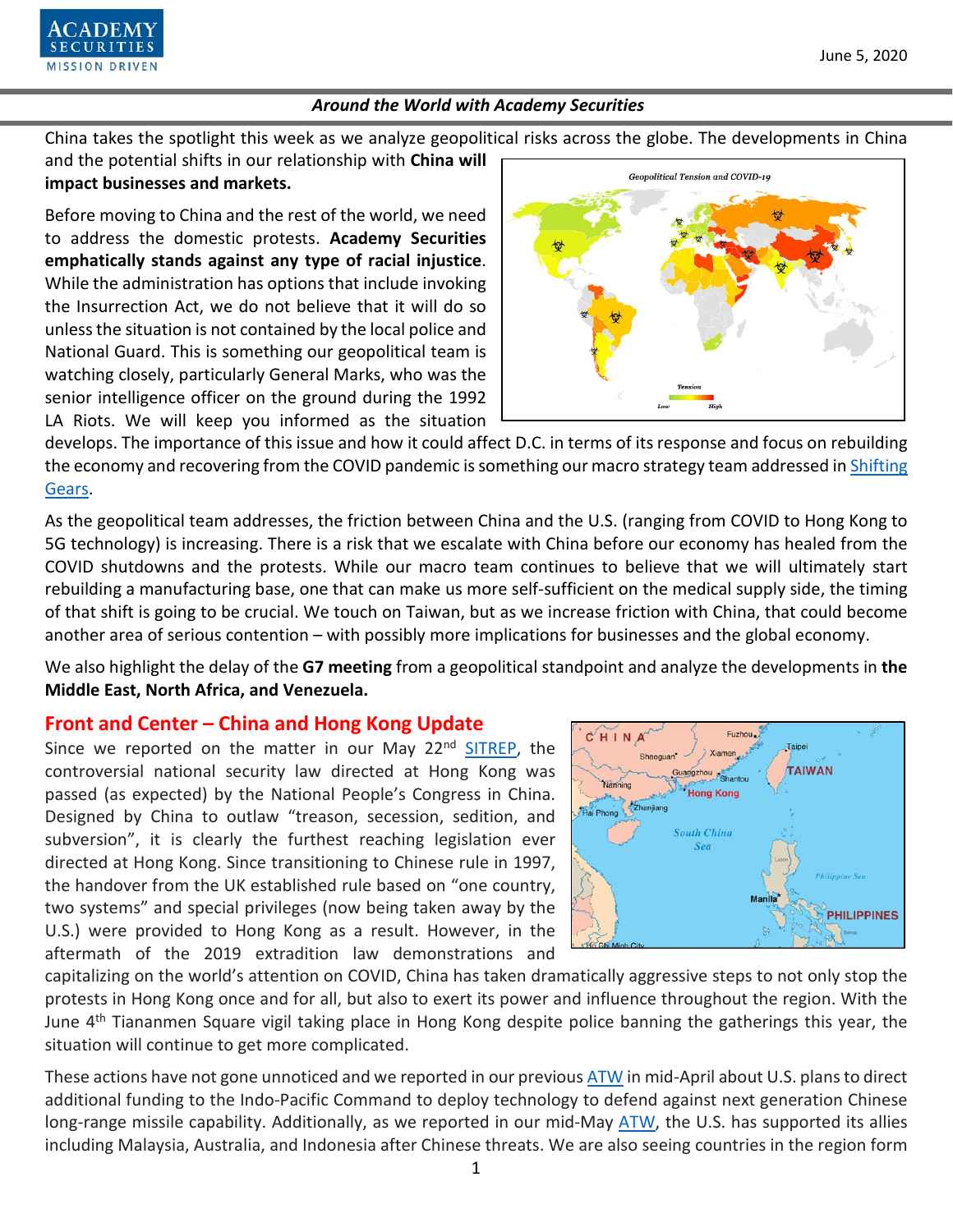

their own security arrangements. For example, India and Australia just signed a mutual logistics support agreement to use each other's bases. The U.S. will continue its freedom of navigation patrols in the South China Sea to reinforce its support for its allies. We expect tensions to escalate as the U.S. responds to Chinese actions.

*"This is truly a big deal for the administration to take on a much harder line with China. The tension between the two countries has certainly increased during the Trump administration. China's actions against the protesters in Hong Kong and President Trump's reaction are increasing those tensions to new levels.*

*President Xi and the Communist Party have watched the protests in Hong Kong go on for well over a year. It was only after the emergence of COVID-19 that things quieted down with the protesters. Xi knows coming out of the COVID-19 pandemic that the protesters will be back on the streets. He and the Chinese Communist Party have determined that they are not about to let this go on any longer.*

*Xi is now stepping in through the Chinese National People's Congress to dictate to the Hong Kong government through new laws regarding how they are going to deal with the protests. He is issuing these laws based on stopping subversion, terrorism, secession, and foreign interference. This now takes a broadened approach to the laws that govern Hong Kong and puts them in line with the rest of China. The Chinese government can step in and do just about anything it wantsto individuals that disagree with the Communist Party. This will give them near total control, which they have not had before in Hong Kong.*

*It was appropriate that Secretary Pompeo said that Hong Kong has now lost its agreed to autonomy which was*  agreed to by the Chinese government and has to be treated differently. This will mean that the relationship that *Hong Kong has had with the United States will be different and in line with how the U.S. deals with China itself. Hong Kong was seen as a democracy and not a communist state with respect to their businesses and banking along with visas and travel.*

*More importantly, the White House just released its comprehensive strategy on China and it reads much more along the lines of competition and confronting China for its bad behavior. This whole of government approach must work with our allies to confront President Xi as he's taking advantage of the impact of COVID-19 across much of the region. The strategy moves the U.S. much more towards confrontation and is a far different approach than the one taken by previous administrations. The U.S. has to show its allies that we are willing to cooperate with China when practical, but are also much more willing to confront China if they are not willing to operate in accordance with global norms." General Robert Walsh*

*"China will certainly continue to work for a one China result, and the combination of COVID and a sympathetic Hong Kong leader opens the door for China to make progress towards their goal. I do not see POTUS allowing that to happen without some level of push back and I certainly agree that he needs to avoid adversely impacting the trade deal. Most POTUS decisions for the next 5 months will be driven by the up-coming elections (tough on some things, but trying to not over play his hand). The good news is that Taiwan is stronger and more capable than it was three years ago, and China knows it. Thus, China's one China policy still has a way to go, and I do not see Hong Kong citizens taking a knee any time soon. Bottom line is China will make some new inroads, but local resistance will remain strong." General Mastin Robeson*

*"Hong Kong's autonomy, guaranteed until 2047, was stripped away last week. We should not be surprised by the CCP's actions and further violations by Beijing are inevitable if Washington fails to act aggressively. The Chinese communist state (and for that matter any autocratic state like Russia and Venezuela) is immune to criticism of its policies and supporting actions. The State is almighty, without blemish, and pure in its motives, right? At least that's the steady diet fed to China's 1.5 billion people. However, the leaders within the ruling body are fair game. We should figuratively but publicly tear them apart with a strengthened diplomatic and informational campaign that uncovers the vulnerabilities and hypocrisies of the individual members of the National People's Congress. If members' personal financial lives are exposed as violating CCP mandates, minimally, some members will be forced out. Hopefully, infighting and paranoia will result. Omerta will be abandoned as members fight to remain unsullied.*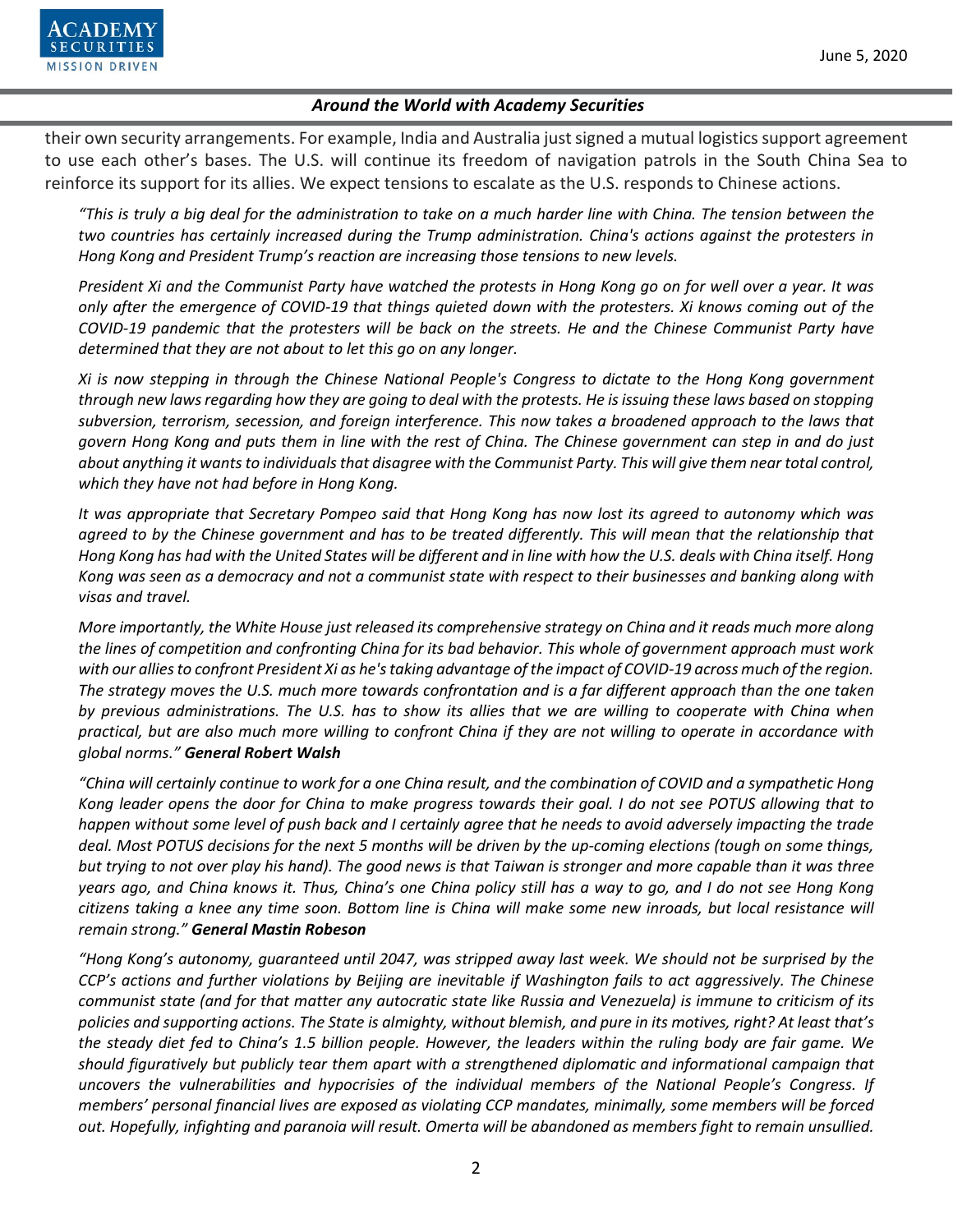

*This is not Cold War spy stuff; this is legitimate exposure of criminal activity that even communists who write the rules will find intolerable." General Spider Marks*

### **President Duterte of the Philippines Reverses the Decision to Terminate its Agreement with the U.S.**

On June 3<sup>rd</sup> is was announced that the Philippines is now walking back its threat to abandon its military agreement with the U.S. According to the country's foreign secretary, the decision was made to keep the agreement in place due to "political and other developments in the region." We believe that this action was a direct result of recent Chinese military activity. With the Philippines' strategic location bordering the South China Sea, the importance of this agreement to both the U.S. and the Philippines cannot be understated. Just a few months ago, Duterte was moving closer to China, but that appears to be changing with this most recent announcement.

*"Philippine President Roderigo Duterte has thus far not been a friend to the U.S. since taking office. Though the Philippine military continues to be a staunch supporter of the U.S. and its relations with the U.S. military remain superb, Duterte has gone out of his way to sideline the U.S. in Philippine affairs. He has also at times appeared to cozy up to China even with all of their predatory actions taking place off the Philippine coast in the South China Sea. It was a surprise to many that he is no longer seeking to terminate the military pact with the U.S. that has been in place for many years. Duterte's decision seems to be centered on the heightened tensions caused by China in the South China Sea. This reverses a decision Duterte made back in February to withdraw from the pact with the U.S. effective in August. The U.S. needs to take advantage of this diplomatically. The Philippines could become a key ally in the region for the U.S. in its attempts to coerce China into acting in accordance with world norms." General Robert Walsh*

*"It was expected that the Philippines would not terminate the Visiting Forces Agreement (VFA) as it is not in their best self-interest. China is a threat to their homeland with its South China Sea activities and the U.S. has a longstanding military alliance with the Philippines. VFA is extended to June 2022, which is also an election year and when Duterte's constitutionally-mandated single term as President ends." General KK Chinn*

# **U.S. Decision to Delay the G7 Meeting**

This week, it was announced that it would be too difficult to hold an in-person G7 economic summit at the end of June. Initially, the rationale was COVID concerns, but delaying the meeting could potentially lead to an expansion of the group. President Trump believes that the current G7 membership (Canada, France, Germany, Italy, Japan, the United Kingdom, and the United States) does not accurately represent the state of the world today. However, we believe the real reason is that the president would like to include addition member nations (Russia, Australia, South Korea, and India) to act as a counterweight to China. Our Head of Geopolitical Strategy, General Marks, has been recommending changes to the G7 for over two years now and has suggested that India, Russia, (and even China) should be added (POTUS must be reading our ATWs!). Additionally, he has recommended that the UN Security Council should also expand to include India. As China is a strategic competitor, the U.S. will continue to look for ways to include other nations in its approach to dealing with the rising threat.

*"President Trump's delay of the G7 summit so he can invite other countries seems to be an attempt to gain allies that are also frustrated with China's coronavirus pandemic actions. The delay is a setback for President Trump who was hoping to demonstrate the U.S.'s return to normal after the pandemic. The coronavirus pandemic and relations with China are expected to be topics. China is not expected to be one of President Trump's invitees. President Trump also said that he was interested in inviting Russia to the summit. This would be a remarkable move with the summit delayed until September and the November presidential election only two months away. Australia is also expected to be invited and they have closely partnered with the U.S. on taking a tougher stand on China." General Robert Walsh*

*"POTUS certainly wants a better coalition against aggressors like China, but I believe he is most interested in finding ways to create an economic bridge during COVID and beyond. COVID likely offers him a new opportunity for*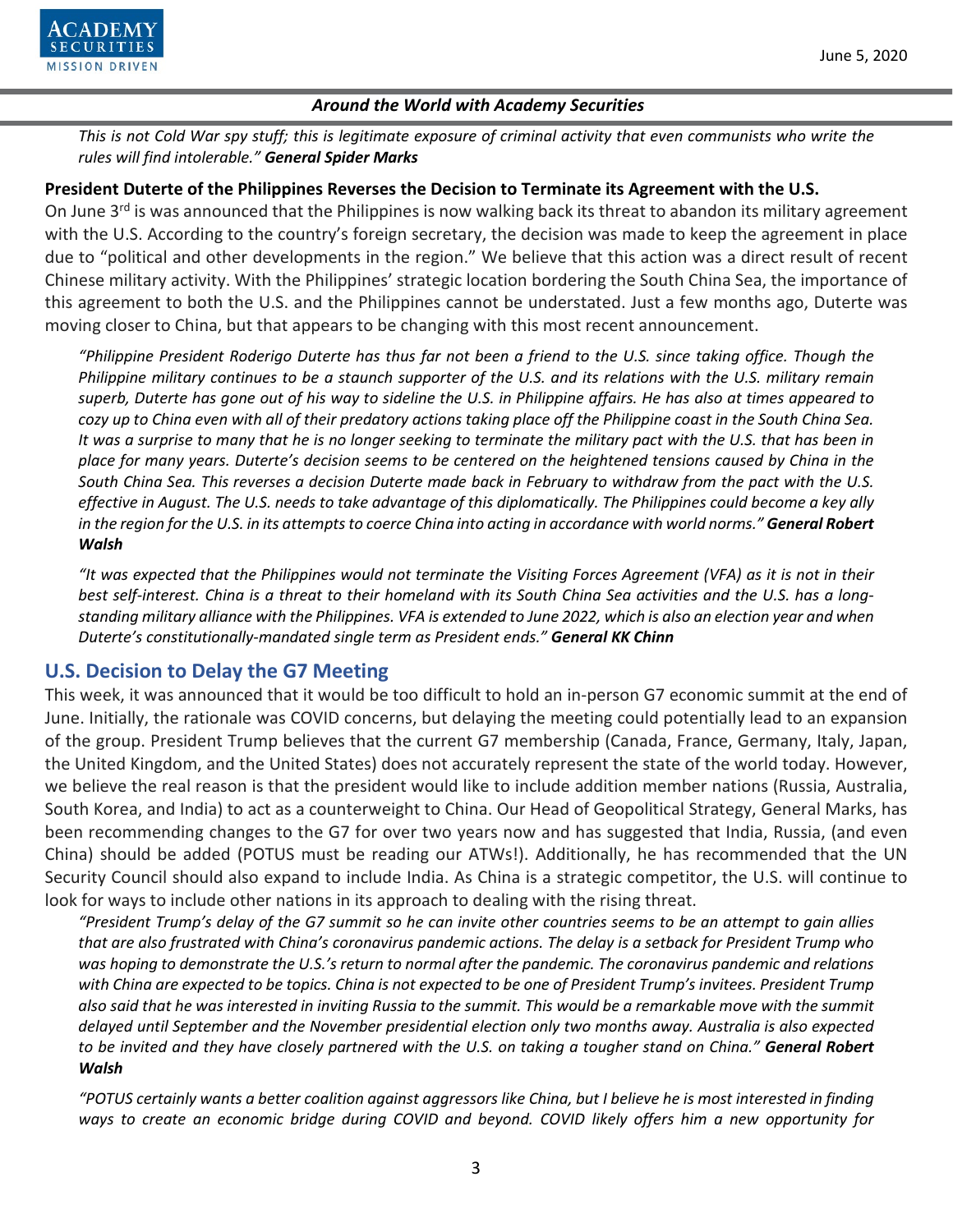

*solidifying more favorable trade terms and partnership. This is especially useful going into the last months of the election season." General Mastin Robeson*

# **Developments in the Middle East and North Africa**

### **Russia Increases its Presence in Libya**

As discussed in our most recent [podcast,](https://www.academysecurities.com/vol-33-oil-podcast/) the Turkish backed GNA is continuing to make additional progress in pushing the LNA, which is led by General Haftar, out of Tripoli. However, it appears that Russia is increasing its support of the LNA as it does not want to lose its seat at the table in determining Libya's political future. Of note also is the fact that the U.S. is considering sending an Army Security Force Assistance Brigade to Tunisia due to the increase in Russian involvement in neighboring Libya.



*"The deployment of Russian Mig-29 fighter aircraft into Libya was most likely flown by Russian mercenary pilots to support Russia's Wagner Group on the ground, which in turn is supporting Khalifa Haftar, who heads the Libyan National Army (LNA). It is just another example of Putin's "grey zone" operations that he has been conducting across the globe. What we are seeing play out in Libya uses the same template he used in Ukraine and in Syria. Strategically, he is gaining a foothold in Libya in what could be a long-term security threat on NATO's southern flank by expanding Russian influence in Africa. Both the U.S. State Department and the U.S. Africa Command said Russia's continued support of Haftar is adding to the destabilization of Libya.*

*There is also a connection between Putin's actions in Libya and the recent support of the LNA by Syria's President Bashar al-Assad. Russia flew the aircraft through Syria on the way to Libya and is expected to use the aircraft the same way they used them in Syria. It is also interesting that Russia is supporting the LNA and Turkey is supporting the GNA. Turkey and Russia are the same players that operated against each other in Syria as well.*

*With elections nearing, there seems to be little chance that the U.S. will deploy any forces into Libya to counteract the Russian influence. President Trump is expected to keep U.S. forces out of any foreign wars with the November elections looming." General Robert Walsh*

# **Syria Update**

For several years, Israel has targeted Iranian militia and Lebanese Hezbollah forces operating in Syria. Those same forces routinely conduct operations in Israel and against U.S. forces in Iraq. Russia, which backs President Assad, has just sent a second delivery of MiG-29 jets to Syria. Russia also just conducted its first airstrike in the Idlib region in three months, where there have been several violations of the March truce with Turkey. Lots of moving pieces and opportunities for miscalculation, but Assad seems to be well-positioned as long as Russia continues to support the regime.

*"Russia, Iran, and Syria have a long history of cooperation and support. It makes perfect sense that both Russia and Iran are involved in Syria and it is unlikely either will pull out until Assad has solidified his authority. Assad's lack of reaction to Israeli attacks is more about not wanting to elicit a U.S. or European counter reaction. At present, Assad is in as good of a position as he could hope for (U.S. intervention abated, Europe withdrawn, Russia and Iran engaged). Assad will only inflame his situation by attacking Israel." General Mastin Robeson*